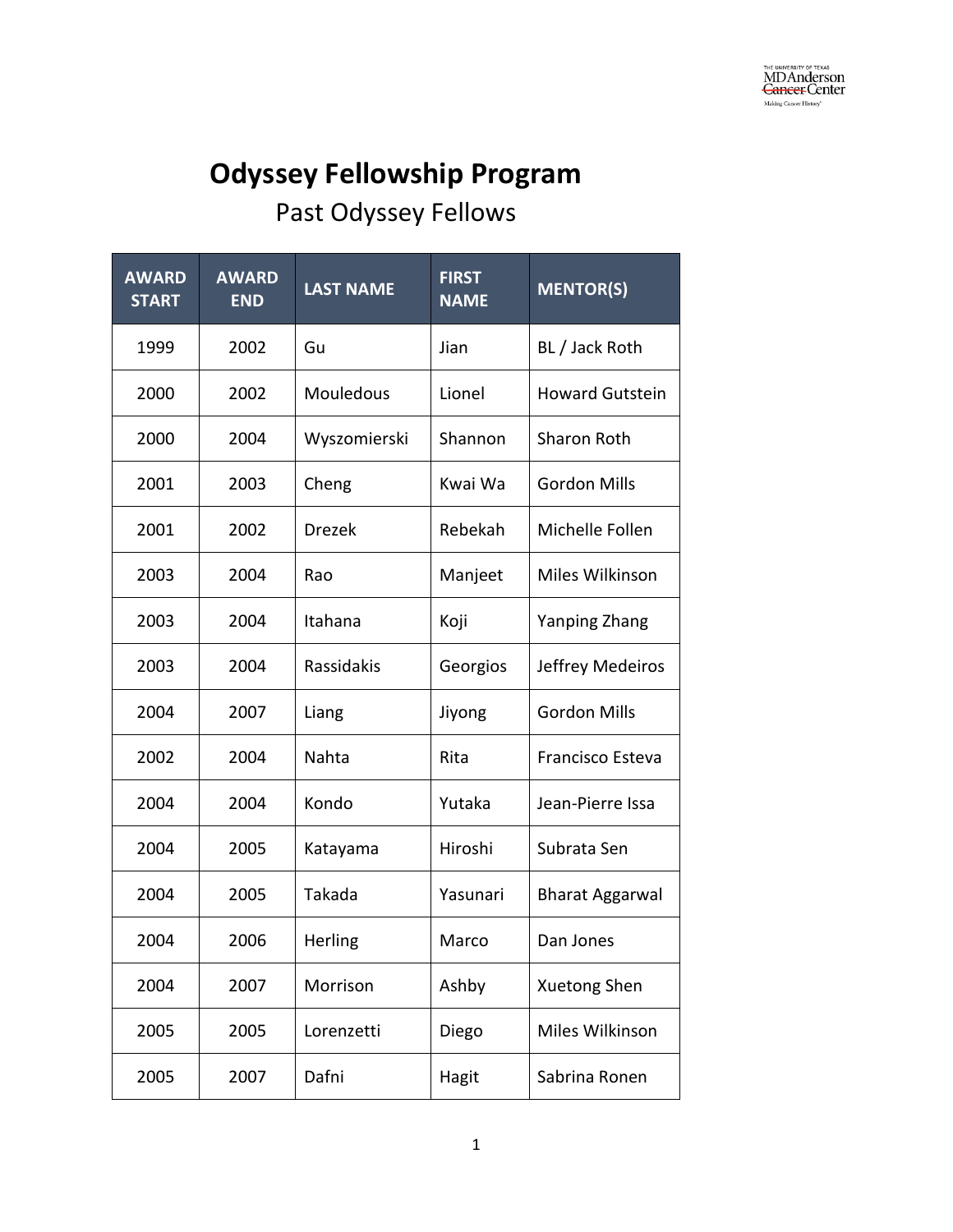| <b>AWARD</b><br><b>START</b> | <b>AWARD</b><br><b>END</b> | <b>LAST NAME</b> | <b>FIRST</b><br><b>NAME</b> | <b>MENTOR(S)</b>             |
|------------------------------|----------------------------|------------------|-----------------------------|------------------------------|
| 2005                         | 2005                       | Kango-Singh      | Madhuri                     | Georg Halder                 |
| 2005                         | 2006                       | Kouvaraki        | Maria                       | Douglas Evans /<br>James Yao |
| 2005                         | 2005                       | Shishodia        | Shishir                     | <b>Bharat Aggarwal</b>       |
| 2005                         | 2005                       | Yoshida          | Hiroyuki                    | Honami Naora                 |
| 2005                         | 2007                       | Gao              | Fel                         | Vicki Huff                   |
| 2005                         | 2007                       | Wang             | Guiliang                    | Karen Vasquez                |
| 2005                         | 2008                       | Gray (Stewart)   | C. Allison                  | Richard<br>Behringer         |
| 2005                         | 2008                       | Niu              | Jiangong                    | Paul J. Chiao                |
| 2005                         | 2008                       | Scott            | <b>Brenton</b>              | <b>Burton Dickey</b>         |
| 2005                         | 2007                       | Yokota           | Tomoya                      | Khandan<br>Keyomarsi         |
| 2005                         | 2008                       | Zhang            | Yongliang                   | Chen Dong                    |
| 2006                         | 2008                       | Bao              | Yunhe                       | Xuetong Shen                 |
| 2006                         | 2008                       | Andersson        | Helen                       | Laurence Cooper              |
| 2006                         | 2008                       | Zhou             | Yungei                      | Peng Huang                   |
| 2006                         | 2008                       | Kim              | Dae Joon                    | John DiGiovanni              |
| 2006                         | 2008                       | Ren              | Zhiyong                     | Xioamin Chen                 |
| 2006                         | 2007                       | Loyola           | Alejandra<br>Maria          | <b>Sharon Dent</b>           |
| 2006                         | 2007                       | Rangel           | Roberto                     | Renata<br>Pasqualini         |
| 2006                         | 2008                       | Iwai             | Naomi                       | Richard<br>Behringer         |
| 2006                         | 2009                       | Archambault      | Louis                       | A. Sam Beddar                |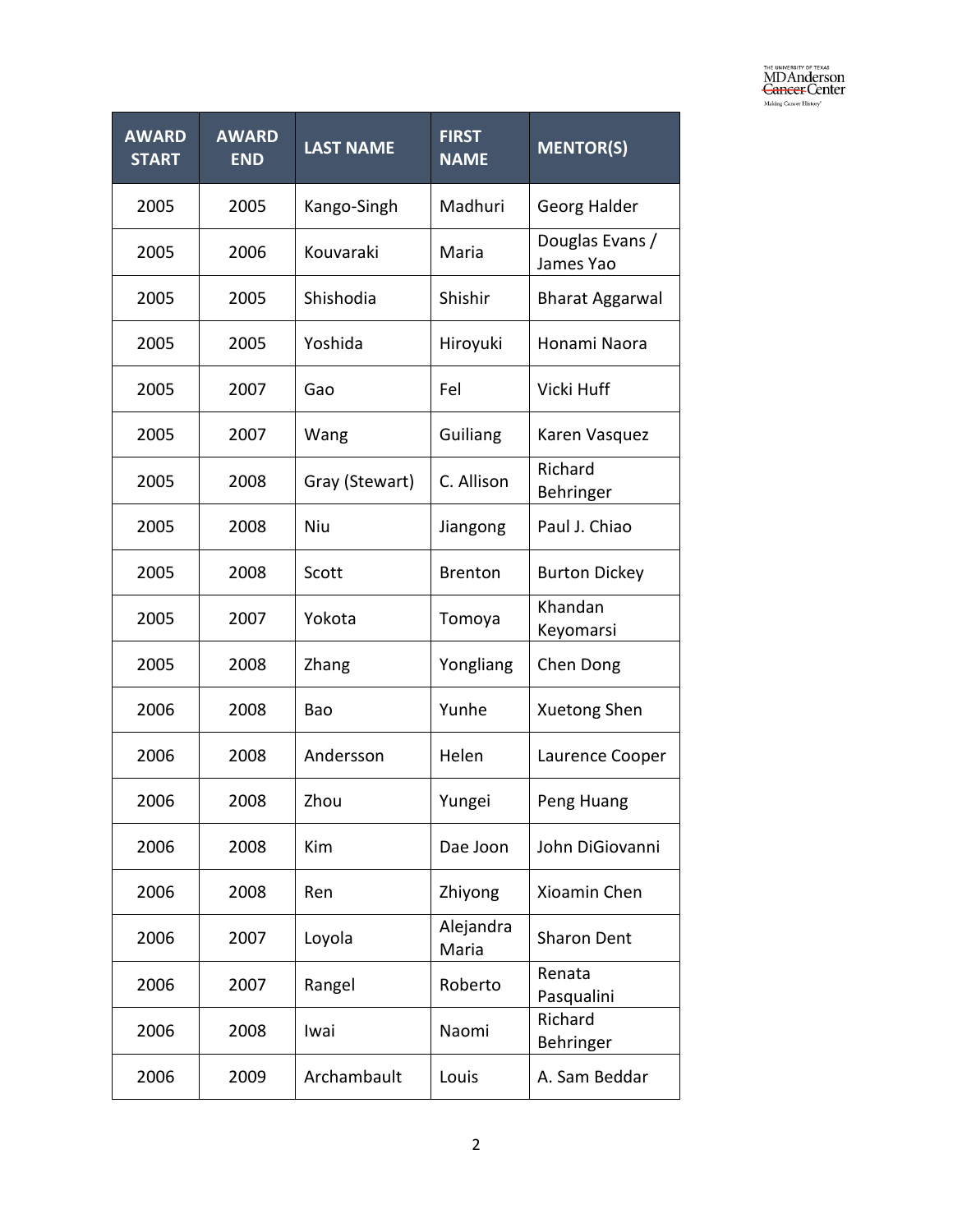| <b>AWARD</b><br><b>START</b> | <b>AWARD</b><br><b>END</b> | <b>LAST NAME</b> | <b>FIRST</b><br><b>NAME</b> | <b>MENTOR(S)</b>                            |
|------------------------------|----------------------------|------------------|-----------------------------|---------------------------------------------|
| 2006                         | 2009                       | Ma               | Wenbin                      | <b>Hector Martinez-</b><br>Valdez           |
| 2006                         | 2009                       | Yamazaki         | Tomohide                    | Chen Dong                                   |
| 2006                         | 2009                       | Pham             | Lan                         | <b>Richard Ford</b>                         |
| 2006                         | 2007                       | Su               | Jen-Liang                   | Mien-Chie Hung                              |
| 2007                         | 2009                       | Cheong           | Jae Ho                      | <b>Gordon Mills</b>                         |
| 2007                         | 2010                       | Chosed           | Renee                       | <b>Sharon Dent</b>                          |
| 2007                         | 2009                       | Kim              | Jeesun                      | Paul K. Wong                                |
| 2007                         | 2008                       | Hartig           | Sean                        | Seth Corey                                  |
| 2007                         | 2008                       | Pappu            | <b>Bhanu</b>                | Chen Dong                                   |
| 2007                         | 2009                       | Jackson          | James                       | Guilermina<br>Lozano                        |
| 2007                         | 2008                       | Souza            | Giauco                      | Wadih Arap                                  |
| 2008                         | 2011                       | Lam              | Yung                        | Mien-Chie Hung                              |
| 2008                         | 2011                       | Jain             | Abhinav                     | Michelle Barton                             |
| 2008                         | 2012                       | Miller           | Rachel                      | Pierre McCrea                               |
| 2008                         | 2010                       | Smith            | Grace                       | T. Buchholz / T.<br>Shih $/$ S.<br>Giordano |
| 2009                         | 2011                       | Hirsch           | Calley                      | <b>Sharon Dent</b>                          |
| 2009                         | 2012                       | Melancon         | <b>Marites</b>              | Jason Stafford                              |
| 2009                         | 2012                       | Claerhout        | Sofie                       | <b>Gordon Mills</b>                         |
| 2010                         | 2011                       | Kingeter         | Lara                        | Xin Lin                                     |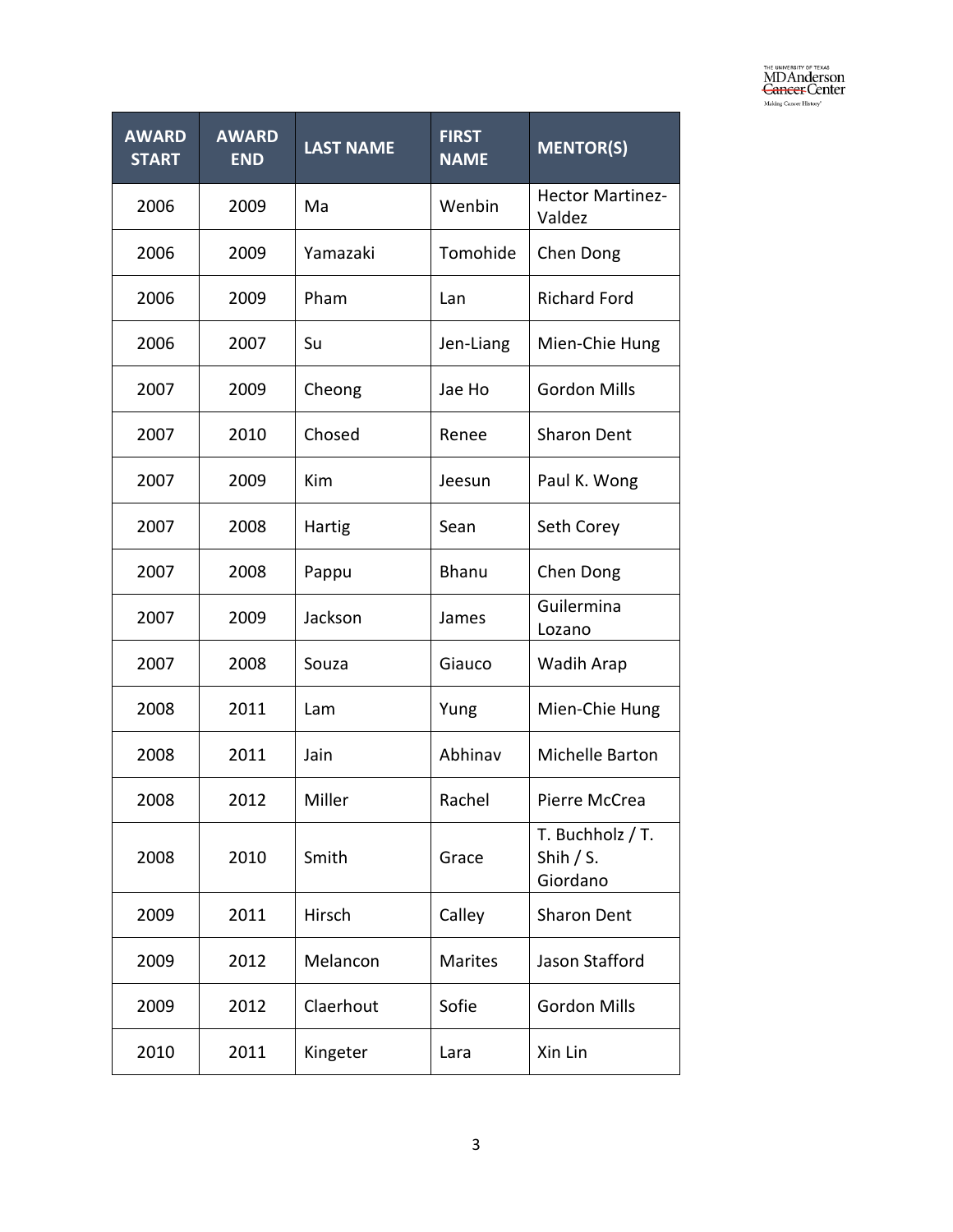| <b>AWARD</b><br><b>START</b> | <b>AWARD</b><br><b>END</b> | <b>LAST NAME</b>      | <b>FIRST</b><br><b>NAME</b> | <b>MENTOR(S)</b>       |
|------------------------------|----------------------------|-----------------------|-----------------------------|------------------------|
| 2010                         | 2013                       | Zhang                 | Yun                         | Guilermina<br>Lozano   |
| 2010                         | 2013                       | Liu                   | Xindong                     | Chen Dong              |
| 2010                         | 2013                       | Kapoor                | Prabodh                     | Xuetong Shen           |
| 2011                         | 2013                       | Zhong                 | Bo                          | Chen Dong              |
| 2011                         | 2012                       | <b>Bouchard</b>       | Richard                     | John Hazle             |
| 2011                         | 2014                       | Yang                  | Da                          | Wei Zhang              |
| 2011                         | 2014                       | Kim                   | Hoon                        | <b>Roeland Verhaak</b> |
| 2012                         | 2015                       | Moss                  | Tyler                       | Prahlad Ram            |
| 2012                         | 2013                       | Krishnamurthy         | Sudha                       | Jeffrey Myers          |
| 2012                         | 2013                       | Sun                   | Youting                     | Wei Zhang              |
| 2012                         | 2015                       | Whiting               | <b>Nicholas</b>             | Pratip<br>Bhattacharya |
| 2012                         | 2015                       | Ong                   | <b>Derrick</b>              | Ronald DePinho         |
| 2012                         | 2015                       | Han                   | Cecil                       | Xiongbin Lu            |
| 2012                         | 2015                       | Ling                  | Hui                         | George Calin           |
| 2012                         | 2014                       | Ramirez               | Marc                        | John Hazle             |
| 2012                         | 2015                       | Hu                    | Hao                         | Chad Huff              |
| 2012                         | 2013                       | Yang                  | Weiwei                      | Zhimin Lu              |
| 2013                         | 2013                       | Therriault-<br>Prouix | Francois                    | Sarn Beddar            |
| 2013                         | 2014                       | Lee                   | Youngbok                    | Niki Millward          |
| 2013                         | 2014                       | Odenthal-<br>Hesse    | Linda                       | Francesca Cole         |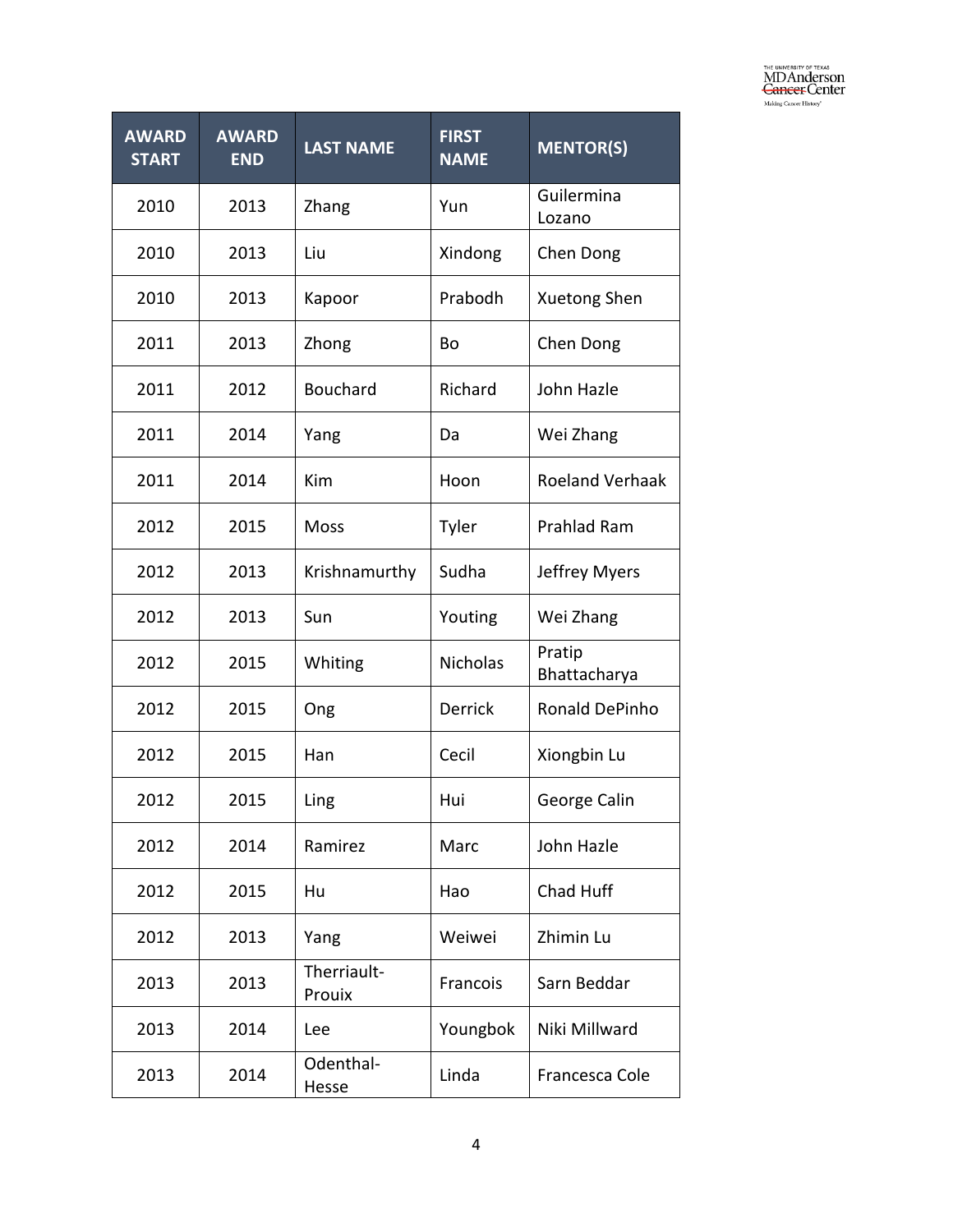| <b>AWARD</b><br><b>START</b> | <b>AWARD</b><br><b>END</b> | <b>LAST NAME</b> | <b>FIRST</b><br><b>NAME</b> | <b>MENTOR(S)</b>              |
|------------------------------|----------------------------|------------------|-----------------------------|-------------------------------|
| 2013                         | 2016                       | Li               | Xin-Jian                    | Zhimin Lu                     |
| 2013                         | 2015                       | Zhou             | Wanding                     | Ken Chen                      |
| 2013                         | 2016                       | Li               | Junjie                      | Chun Li                       |
| 2013                         | 2015                       | Jiang            | Yuhui                       | Zhimin Lu                     |
| 2013                         | 2016                       | Alam             | Hunain                      | Min Gyu Lee                   |
| 2013                         | 2014                       | Say              | Amanda                      | Khandan<br>Keyomarsi          |
| 2013                         | 2016                       | Liu              | <b>Tracy</b>                | David Piwnica-<br>Worms       |
| 2014                         | 2016                       | Kelderhouse      | Lindsay                     | <b>Steven Millward</b>        |
| 2014                         | 2016                       | Abbas            | Hussein                     | <b>Elsa Flores</b>            |
| 2014                         | 2017                       | Bae              | Narkhyun                    | Mark Bedford                  |
| 2014                         | 2016                       | Gutschner        | Tony                        | Guilio Draetta                |
| 2014                         | 2017                       | Galloway-Pena    | Jessica                     | Samuel<br>Shelburne           |
| 2014                         | 2016                       | Yao              | Wantong                     | Giulio Draetta                |
| 2014                         | 2016                       | Low              | Kwang<br>Huei               | Khandan<br>Keyomarsi          |
| 2014                         | 2017                       | Srivastava       | Mrinal                      | Junjie Chen                   |
| 2015                         | 2015                       | Diao             | Li-Ting                     | Jessica Tyler                 |
| 2015                         | 2018                       | Yang             | Wei-Lei                     | Robert Bast, Jr.              |
| 2015                         | 2018                       | Wei              | Spencer                     | James Allison                 |
| 2016                         | 2018                       | Tortoriello      | Alejandro                   | Christopher<br>Taylor         |
| 2016                         | 2019                       | Zhao             | Di                          | Ronald De Pinho,<br><b>MD</b> |